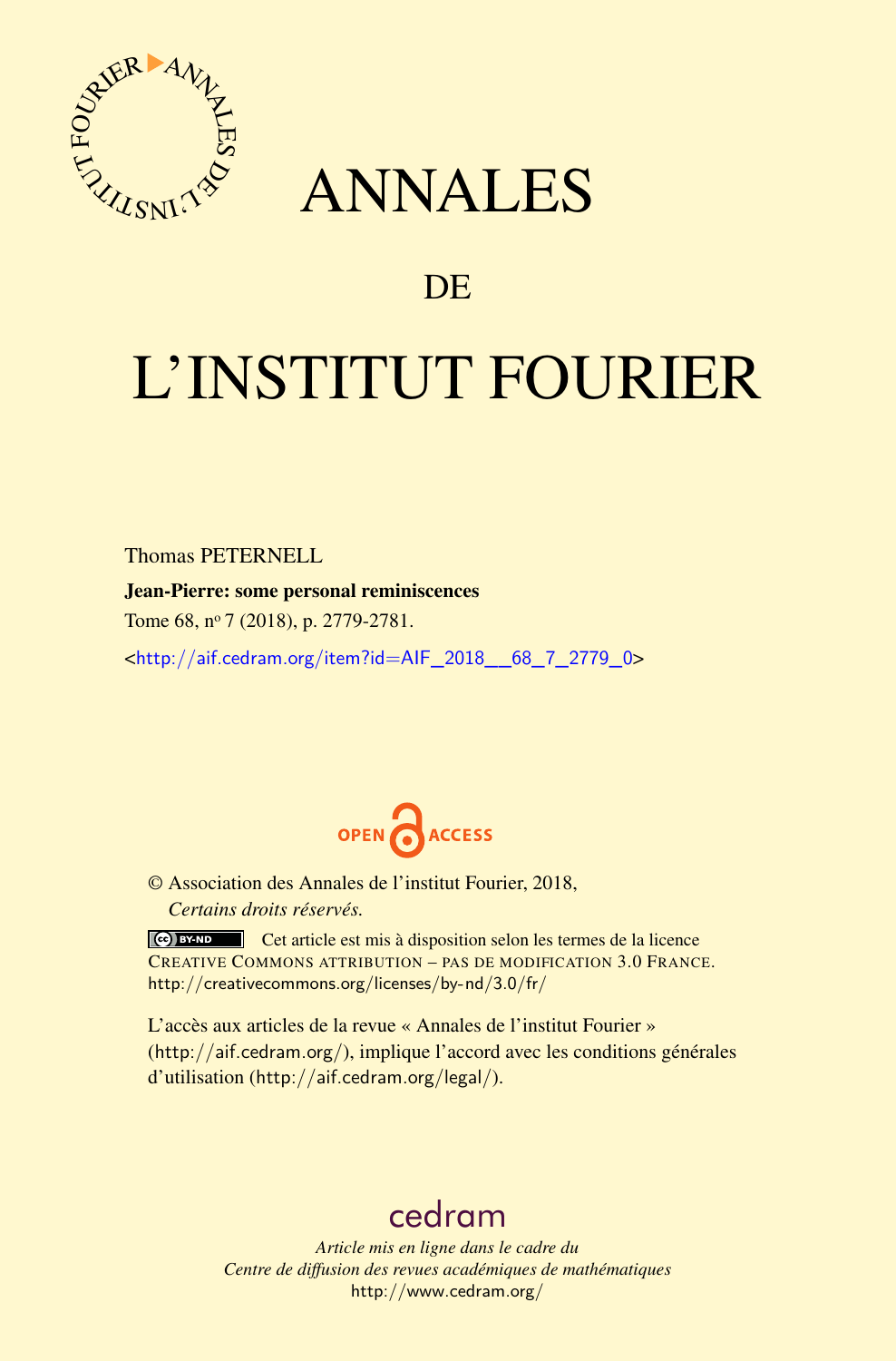#### JEAN-PIERRE: SOME PERSONAL REMINISCENCES

#### **by Thomas PETERNELL**

My first contact with Jean-Pierre was on the occasion of a conference on complex analysis in Trento, held in the beautiful Villa Madruzzo in june 1983 - Jean-Pierre gave a lecture on positive closed currents at that conference. Apart from mathematics, I still remember at least one joint soccer match during one of these meetings which took place every year in early summer. We were in the same team, a hint for the future. At that time (1983) he already held a professor position in Grenoble. One of his first visits to Bayreuth was in 1990 to speak at a conference "Complex Algebraic Varieties" which I organized with Klaus Hulek, Michael Schneider and Frank-Olaf Schreyer. This was - shortly after the dramatic political changes in 1989 - one of the first international meetings with participants both from the West and the East. Jean-Pierre lectured on "A numerical criterion for very ample line bundles"; one of his numerous breakthroughs in Complex Analysis and Algebraic Geometry and the starting point for all subsequant developments around the Fujita Conjecture. His contribution to the proceedings of this conference, appearing as Springer Lecture Notes 1507, is the extremely influential article "Singular metrics on positive line bundles". Not only did he introduce the important notion of a singular hermitian metric on a holomorphic line bundle which allows in particular to characterize pseudoeffective line bundles by the positivity of the curvature current of a singular metric. But he also invented the notion of Seshadri constants for nef line bundles, a measure for positivity, which have been studied in numerous research articles since then.

Around 1990 we started, together with Michael Schneider, joint research projects. The first paper studied compact Kähler manifolds *X* whose tangent bundle are nef, a geometric version of having a metric with semipositive holomorphic bisectional curvature. A priori, the nefness assumption is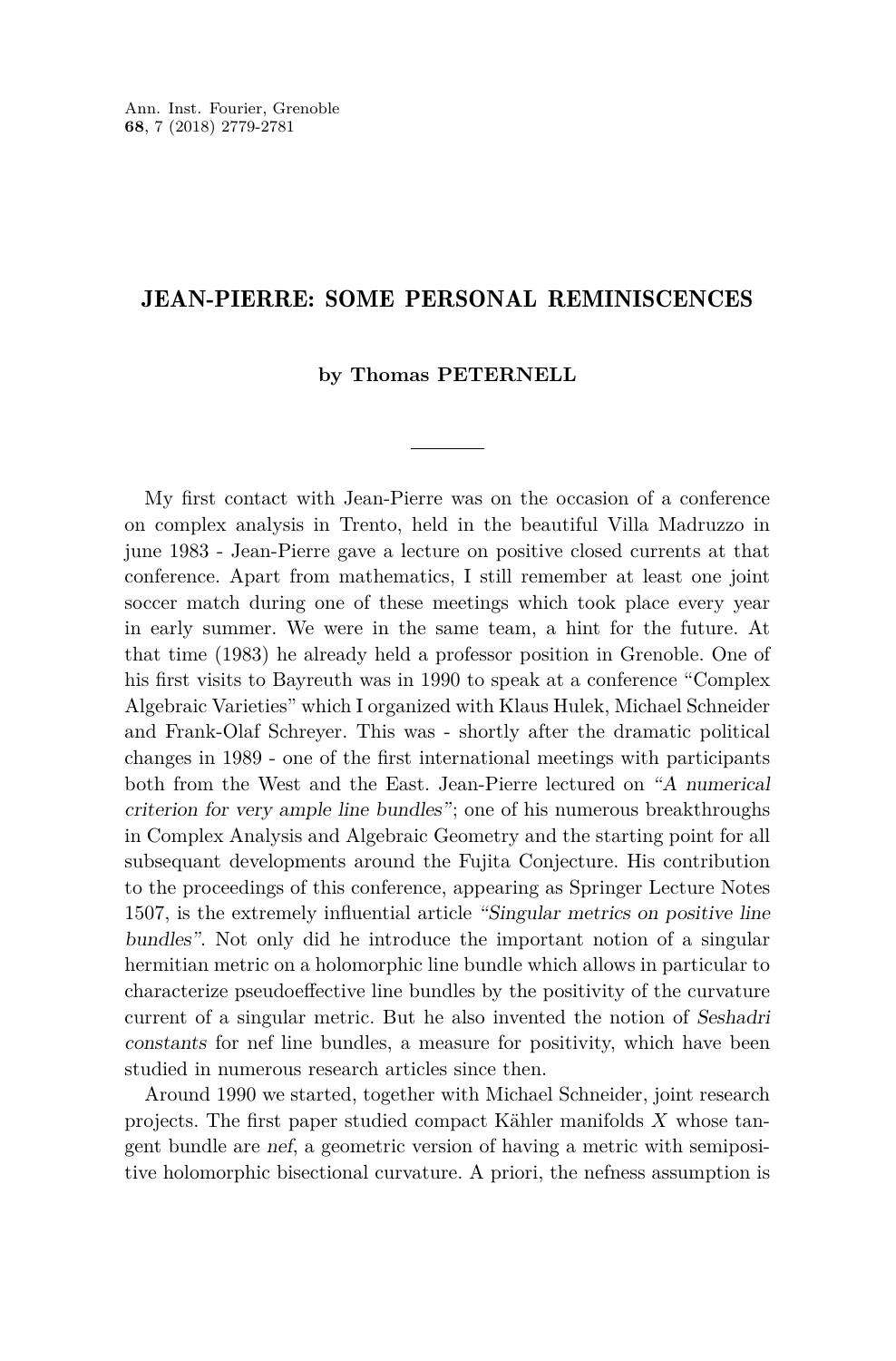weaker than the metric assumption. We proved structure theorems which gave a rather precise picture of those manifolds up to a central conjecture which states a Fano manifold with nef tangent bundle must be rationalhomogeneous. Despite many efforts and results in special cases, this conjecture is still very much open. Our collaboration was sponsored at that time by a French-German program, called PROCOPE, financing mutual visits. In the following decades, we studied compact Kähler manifolds with nef anticanonical bundles followed, pseudoeffective line bundles, in particular in connection with the nonvanishing and the abundance conjecture, furthermore line bundles with some partial positivity and as well the geometry of special varieties.

Actually, despite a unified Europe, a travel from Grenoble to Bayreuth or the other way around was, and is not that easy, taking some time. Usually Jean-Pierre took a night train from Paris in a couchette, a compartment with six people. For our part, we enjoyed the hospitality of the Hotel Gloria and the Hotel des Alpes during visits to Grenoble. Of course, Grenoble has the advantage of being a real city, located in a beautiful landscape and, last but not least, not too far from Burgundy.

Needless to say, we met at many conferences. A very sad occasion was the Bayreuth memorial conference 1998 for our friend Michael Schneider. Here Jean-Pierre lectured on "Almost complex projective embeddings of compact real symplectic manifolds" a very broad and general subject outside Kähler geometry.

Jean-Pierre has special connections to Göttingen (my Alma Mater), equivalently to Hans Grauert. Shortly after the solution by Y.T.Siu, he showed that the Grauert-Riemenschneider Conjecture is a consequence of his famous holomorphic Morse inequalities which he developped in the late 80's. Moreover he received the Dannie Heinemann Prize from the Academy of Science in Göttingen in 1991. Needless to say, he was one of the main speakers in the conference of honour of Grauert's 70th birthday, held in Göttingen in 2000, with a lecture on "Subadditivity of multiplier ideal sheaves and asymptotic Zariski decomposition". He also contributed an extremely elegant article "On the Frobenius integrability of certain holomorphic p-forms", which had its origin - and was wrapped up - during the conference. Namely, jointly with Stefan Kebekus, Andrew Sommese and Jaroslaw Wiśniewski, I was studying projective contact manifolds *X* with second Betti number at least two. In order to prove our structure theorem for these manifolds we needed the fact that the canonical bundle of *X* is not nef. So, we asked Jean-Pierre and he solved the problem (in a much